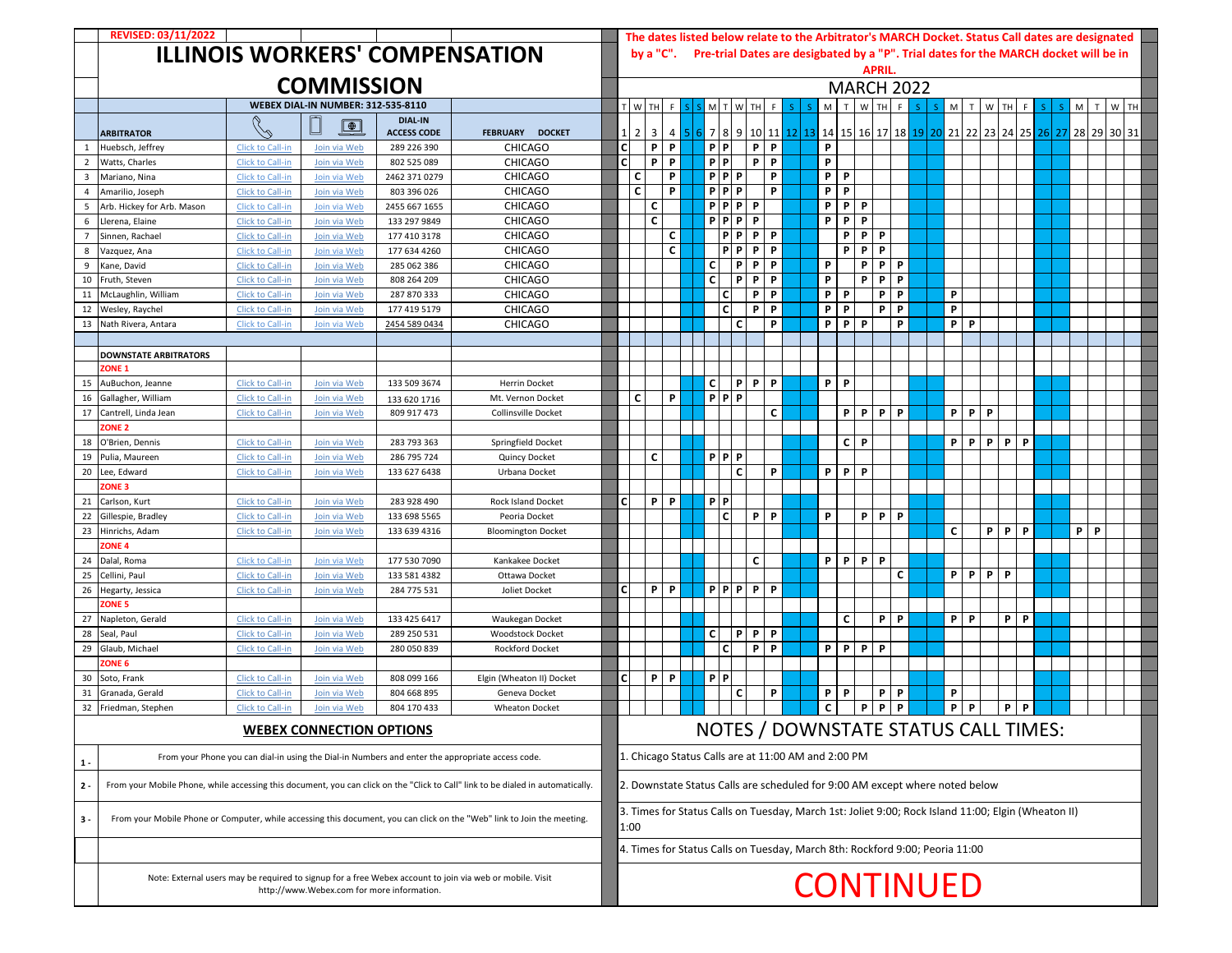|                | <b>REVISED: 03/11/2022</b>                |                         |                                            |                    | <b>ILLINOIS WORKERS' COMPENSATION</b>                                                                                           |                 | The Trial dates listed below relate to the Arbitrator's MARCH Docket. Trial dates are designated by a |                                                  |   |              |                                 |         |       |              | "T". |                                           |              |              |  |              |              |                 |                    |      |                 |                |          |
|----------------|-------------------------------------------|-------------------------|--------------------------------------------|--------------------|---------------------------------------------------------------------------------------------------------------------------------|-----------------|-------------------------------------------------------------------------------------------------------|--------------------------------------------------|---|--------------|---------------------------------|---------|-------|--------------|------|-------------------------------------------|--------------|--------------|--|--------------|--------------|-----------------|--------------------|------|-----------------|----------------|----------|
|                |                                           |                         | <b>COMMISSION</b>                          |                    |                                                                                                                                 |                 |                                                                                                       |                                                  |   |              |                                 |         |       |              |      | <b>APRIL 2022</b>                         |              |              |  |              |              |                 |                    |      | <b>MAY 2022</b> |                |          |
|                |                                           |                         | <b>WEBEX DIAL-IN NUMBER: 312-535-8110</b>  |                    |                                                                                                                                 | F.              |                                                                                                       |                                                  |   |              | M.                              | T       | W     | TH F         |      | M                                         | T W          |              |  | N            |              | W.<br>TH.       |                    |      |                 |                | M T W TH |
|                |                                           |                         |                                            | <b>DIAL-IN</b>     |                                                                                                                                 |                 |                                                                                                       |                                                  |   |              |                                 |         |       |              |      |                                           |              |              |  |              |              |                 |                    |      |                 |                |          |
|                | <b>ARBITRATOR</b>                         |                         | $\boxed{\oplus}$                           | <b>ACCESS CODE</b> | FEBRUARY DOCKET                                                                                                                 | $1\phantom{.0}$ | $\mathcal{D}$<br>-3                                                                                   | 5<br>4                                           | 6 | 8<br>7 I     | 9   10   11   12   13   14   15 |         |       |              |      | 16 17 18 19 20 21 22 23 24 25 26 27 28 29 |              |              |  |              |              |                 |                    | 30 I | $2 \mid 3$      | $\overline{a}$ | - 5      |
|                | Huebsch, Jeffrey                          | Click to Call-in        | Join via Web                               | 289 226 390        | <b>CHICAGO</b>                                                                                                                  |                 |                                                                                                       |                                                  |   |              |                                 |         |       |              |      | $\mathbf{T}$                              | $T$ $T$      |              |  | $\mathbf{T}$ |              |                 |                    |      |                 |                |          |
|                | Watts, Charles                            | <b>Click to Call-in</b> | Join via Web                               | 802 525 089        | <b>CHICAGO</b>                                                                                                                  |                 |                                                                                                       |                                                  |   |              |                                 |         |       |              |      | $\mathbf{T}$                              |              | T            |  | $\mathbf{T}$ |              |                 |                    |      |                 |                |          |
| $\mathbf{3}$   | Mariano, Nina                             | <b>Click to Call-in</b> | Join via Web                               | 2462 371 0279      | <b>CHICAGO</b>                                                                                                                  |                 |                                                                                                       |                                                  |   |              |                                 |         |       |              |      |                                           |              | $\mathbf{T}$ |  | T.           | $\mathbf{T}$ |                 |                    |      |                 |                |          |
| $\overline{a}$ | Amarilio, Joseph                          | Click to Call-in        | Join via Web                               | 803 396 026        | <b>CHICAGO</b>                                                                                                                  |                 |                                                                                                       |                                                  |   |              |                                 |         |       |              |      |                                           | TIT          |              |  | T            | T            |                 |                    |      |                 |                |          |
| -5             | Arb. Hickey for Arb. Mason                | <b>Click to Call-in</b> | Join via Web                               | 2455 667 1655      | <b>CHICAGO</b>                                                                                                                  |                 |                                                                                                       |                                                  |   |              |                                 |         |       |              |      |                                           |              | T            |  |              | $T$ $T$ $T$  |                 |                    |      |                 |                |          |
| 6              | Llerena, Elaine                           | Click to Call-in        | Join via Web                               | 133 297 9849       | <b>CHICAGO</b>                                                                                                                  |                 |                                                                                                       |                                                  |   |              |                                 |         |       |              |      |                                           |              | $\mathbf{T}$ |  | T.           | T            | T               |                    |      |                 |                |          |
| $\overline{7}$ | Sinnen, Rachael                           | <b>Click to Call-in</b> | Join via Web                               | 177 410 3178       | <b>CHICAGO</b>                                                                                                                  |                 |                                                                                                       |                                                  |   |              |                                 |         |       |              |      |                                           |              |              |  | T            |              | TITIT           |                    |      |                 |                |          |
| 8              | Vazquez, Ana                              | Click to Call-in        | Join via Web                               | 177 634 4260       | <b>CHICAGO</b>                                                                                                                  |                 |                                                                                                       |                                                  |   |              |                                 |         |       |              |      |                                           |              |              |  | $\mathbf{T}$ | T            | T<br>T          |                    |      |                 |                |          |
| 9              | Kane, David                               | Click to Call-in        | Join via Web                               | 285 062 386        | <b>CHICAGO</b>                                                                                                                  |                 |                                                                                                       |                                                  |   |              |                                 |         |       |              |      |                                           |              |              |  |              | T            | T<br>T          | $\mathbf{T}$       |      |                 |                |          |
| 10             | Fruth, Steven                             | <b>Click to Call-in</b> | Join via Web                               | 808 264 209        | <b>CHICAGO</b>                                                                                                                  |                 |                                                                                                       |                                                  |   |              |                                 |         |       |              |      |                                           |              |              |  |              | T I          | T<br>T          | T                  |      |                 |                |          |
| 11             | McLaughlin, William                       | Click to Call-in        | Join via Web                               | 287 870 333        | <b>CHICAGO</b>                                                                                                                  |                 |                                                                                                       |                                                  |   |              |                                 |         |       |              |      |                                           |              |              |  |              |              | T<br>T          | $\mathbf{T}$       |      | τI              |                |          |
| 12             | Wesley, Raychel                           | Click to Call-in        | Join via Web                               | 177 419 5179       | <b>CHICAGO</b>                                                                                                                  |                 |                                                                                                       |                                                  |   |              |                                 |         |       |              |      |                                           |              |              |  |              |              | T.<br>T.        | T                  |      | τI              |                |          |
| 13             | Nath Rivera, Antara                       | Click to Call-in        | Join via Web                               | 2454 589 0434      | <b>CHICAGO</b>                                                                                                                  |                 |                                                                                                       |                                                  |   |              |                                 |         |       |              |      |                                           |              |              |  |              |              |                 | τI<br>$\mathbf{T}$ |      | <b>TIT</b>      |                |          |
|                |                                           |                         |                                            |                    |                                                                                                                                 |                 |                                                                                                       |                                                  |   |              |                                 |         |       |              |      |                                           |              |              |  |              |              |                 |                    |      |                 |                |          |
|                | <b>DOWNSTATE ARBITRATORS</b>              |                         |                                            |                    |                                                                                                                                 |                 |                                                                                                       |                                                  |   |              |                                 |         |       |              |      |                                           |              |              |  |              |              |                 |                    |      |                 |                |          |
|                | ZONE <sub>1</sub>                         |                         |                                            |                    |                                                                                                                                 |                 |                                                                                                       |                                                  |   |              |                                 |         |       |              |      |                                           |              |              |  |              |              |                 |                    |      |                 |                |          |
| 15             | AuBuchon, Jeanne                          | Click to Call-in        | Join via Web                               | 133 509 3674       | Herrin Docket                                                                                                                   |                 |                                                                                                       |                                                  |   |              |                                 |         |       |              |      |                                           | $T$ $T$      |              |  |              |              |                 |                    |      |                 |                |          |
| 16             | Gallagher, William                        | <b>Click to Call-in</b> | Join via Web                               | 133 620 1716       | Mt. Vernon Docket                                                                                                               |                 |                                                                                                       |                                                  |   |              |                                 |         |       |              |      |                                           |              |              |  |              |              |                 | $T$ $T$            |      |                 |                |          |
| 17             | Cantrell, Linda Jean<br>ZONE <sub>2</sub> | Click to Call-in        | Join via Web                               | 809 917 473        | <b>Collinsville Docket</b>                                                                                                      |                 |                                                                                                       |                                                  |   |              |                                 |         |       |              |      |                                           |              |              |  |              | T            | $T$ $T$         | $\mathbf{T}$       |      |                 |                |          |
| 18             | O'Brien. Dennis                           | <b>Click to Call-in</b> | Join via Web                               | 283 793 363        | Springfield Docket                                                                                                              |                 |                                                                                                       |                                                  |   |              |                                 |         |       |              |      |                                           |              |              |  |              |              | T[T T]          | $\mathbf{T}$       |      |                 |                |          |
| 19             | Pulia, Maureen                            | <b>Click to Call-in</b> |                                            | 286 795 724        | Quincy Docket                                                                                                                   |                 |                                                                                                       |                                                  | Т |              |                                 |         |       |              |      |                                           |              |              |  |              |              |                 |                    |      |                 |                |          |
| 20             | Lee, Edward                               | Click to Call-in        | Join via Web<br>Join via Web               | 133 627 6438       | Urbana Docket                                                                                                                   |                 |                                                                                                       |                                                  |   |              |                                 |         |       |              |      |                                           | $T$   T      |              |  |              |              |                 |                    |      |                 |                |          |
|                | <b>ZONE 3</b>                             |                         |                                            |                    |                                                                                                                                 |                 |                                                                                                       |                                                  |   |              |                                 |         |       |              |      |                                           |              |              |  |              |              |                 |                    |      |                 |                |          |
| 21             | Carlson, Kurt                             | Click to Call-in        | Join via Web                               | 283 928 490        | <b>Rock Island Docket</b>                                                                                                       |                 |                                                                                                       |                                                  |   |              |                                 |         | T.    | $\mathbf{T}$ |      |                                           |              |              |  |              |              |                 |                    |      |                 |                |          |
| 22             | Gillespie, Bradley                        | <b>Click to Call-in</b> | Join via Web                               | 133 698 5565       | Peoria Docket                                                                                                                   |                 |                                                                                                       |                                                  |   |              |                                 |         |       |              |      |                                           |              |              |  |              |              | $T$ $T$ $T$ $T$ |                    |      |                 |                |          |
| 23             | Hinrichs, Adam                            | Click to Call-in        | Join via Web                               | 133 639 4316       | <b>Bloomington Docket</b>                                                                                                       |                 |                                                                                                       |                                                  |   |              |                                 |         |       |              |      |                                           |              |              |  |              |              | T.              | T                  |      |                 |                |          |
|                | ZONE <sub>4</sub>                         |                         |                                            |                    |                                                                                                                                 |                 |                                                                                                       |                                                  |   |              |                                 |         |       |              |      |                                           |              |              |  |              |              |                 |                    |      |                 |                |          |
| 24             | Dalal, Roma                               | Click to Call-in        | Join via Web                               | 177 530 7090       | Kankakee Docket                                                                                                                 |                 |                                                                                                       |                                                  |   |              |                                 |         |       |              |      |                                           |              |              |  |              | T T          |                 |                    |      |                 |                |          |
| 25             | Cellini, Paul                             | Click to Call-in        | Join via Web                               | 133 581 4382       | Ottawa Docket                                                                                                                   |                 |                                                                                                       |                                                  |   |              |                                 |         |       |              |      |                                           |              |              |  |              |              |                 | T T                |      |                 |                |          |
| 26             | Hegarty, Jessica                          | Click to Call-in        | Join via Web                               | 284 775 531        | Joliet Docket                                                                                                                   |                 |                                                                                                       |                                                  |   |              |                                 |         | T I T | п            |      |                                           | $\mathbf{T}$ |              |  |              |              |                 |                    |      |                 |                |          |
|                | ZONE <sub>5</sub>                         |                         |                                            |                    |                                                                                                                                 |                 |                                                                                                       |                                                  |   |              |                                 |         |       |              |      |                                           |              |              |  |              |              |                 |                    |      |                 |                |          |
| 27             | Napleton, Gerald                          | <b>Click to Call-in</b> | Join via Web                               | 133 425 6417       | Waukegan Docket                                                                                                                 |                 |                                                                                                       |                                                  |   |              |                                 |         |       |              |      |                                           |              | $\mathsf{T}$ |  | T            | $T$ $T$      |                 |                    |      |                 |                |          |
| 28             | Seal, Paul                                | <b>Click to Call-in</b> | Join via Web                               | 289 250 531        | <b>Woodstock Docket</b>                                                                                                         |                 |                                                                                                       |                                                  | T | $\mathbf{T}$ |                                 |         |       |              |      |                                           |              |              |  |              |              |                 |                    |      |                 |                |          |
| 29             | Glaub, Michael                            | <b>Click to Call-in</b> | Join via Web                               | 280 050 839        | <b>Rockford Docket</b>                                                                                                          |                 |                                                                                                       |                                                  |   |              |                                 |         |       |              |      |                                           |              |              |  |              |              | $T$ $T$ $T$ $T$ | $\mathbf{T}$       |      |                 |                |          |
|                | ZONE <sub>6</sub>                         |                         |                                            |                    |                                                                                                                                 |                 |                                                                                                       |                                                  |   |              |                                 |         |       |              |      |                                           |              |              |  |              |              |                 |                    |      |                 |                |          |
| 30             | Soto, Frank                               | Click to Call-in        | Join via Web                               | 808 099 166        | Elgin (Wheaton II) Docket                                                                                                       |                 |                                                                                                       |                                                  |   |              |                                 | $T$ $T$ |       |              |      |                                           |              |              |  |              |              |                 |                    |      |                 |                |          |
| 31             | Granada, Gerald                           | <b>Click to Call-in</b> | Join via Web                               | 804 668 895        | Geneva Docket                                                                                                                   |                 |                                                                                                       |                                                  |   |              |                                 |         |       |              | T    |                                           | $T$ $T$ $T$  |              |  |              |              |                 |                    |      |                 |                |          |
| 32             | Friedman, Stephen                         | Click to Call-in        | Join via Web                               | 804 170 433        | <b>Wheaton Docket</b>                                                                                                           |                 |                                                                                                       |                                                  |   |              |                                 |         |       |              |      |                                           |              |              |  |              |              | T[T T]          | $\mathbf{T}$       |      |                 |                |          |
|                |                                           |                         |                                            |                    |                                                                                                                                 |                 |                                                                                                       |                                                  |   |              |                                 |         |       |              |      |                                           |              |              |  |              |              |                 |                    |      |                 |                |          |
|                |                                           |                         | <b>WEBEX CONNECTION OPTIONS</b>            |                    |                                                                                                                                 |                 |                                                                                                       | NOTES / DOWNSTATE STATUS CALL TIMES (Continued): |   |              |                                 |         |       |              |      |                                           |              |              |  |              |              |                 |                    |      |                 |                |          |
|                |                                           |                         |                                            |                    |                                                                                                                                 |                 |                                                                                                       |                                                  |   |              |                                 |         |       |              |      |                                           |              |              |  |              |              |                 |                    |      |                 |                |          |
| $1 -$          |                                           |                         |                                            |                    | From your Phone you can dial-in using the Dial-in Numbers and enter the appropriate access code.                                |                 | 5. Times for Status calls on Wednesday, March 9th: Geneva 9:00; Urbana 11:00                          |                                                  |   |              |                                 |         |       |              |      |                                           |              |              |  |              |              |                 |                    |      |                 |                |          |
| $2 -$          |                                           |                         |                                            |                    | From your Mobile Phone, while accessing this document, you can click on the "Click to Call" link to be dialed in automatically. |                 |                                                                                                       |                                                  |   |              |                                 |         |       |              |      |                                           |              |              |  |              |              |                 |                    |      |                 |                |          |
|                |                                           |                         |                                            |                    |                                                                                                                                 |                 | 6. Times for Status Calls on Tuesday, March 15: Springfield 9:00; Waukegan 11:00                      |                                                  |   |              |                                 |         |       |              |      |                                           |              |              |  |              |              |                 |                    |      |                 |                |          |
| 3 -            |                                           |                         |                                            |                    | From your Mobile Phone or Computer, while accessing this document, you can click on the "Web" link to Join the meeting.         |                 |                                                                                                       |                                                  |   |              |                                 |         |       |              |      |                                           |              |              |  |              |              |                 |                    |      |                 |                |          |
|                |                                           |                         |                                            |                    |                                                                                                                                 |                 |                                                                                                       |                                                  |   |              |                                 |         |       |              |      |                                           |              |              |  |              |              |                 |                    |      |                 |                |          |
|                |                                           |                         |                                            |                    |                                                                                                                                 |                 |                                                                                                       |                                                  |   |              |                                 |         |       |              |      |                                           |              |              |  |              |              |                 |                    |      |                 |                |          |
|                |                                           |                         |                                            |                    | Note: External users may be required to signup for a free Webex account to join via web or mobile. Visit                        |                 |                                                                                                       |                                                  |   |              |                                 |         |       |              |      |                                           |              |              |  |              |              |                 |                    |      |                 |                |          |
|                |                                           |                         | http://www.Webex.com for more information. |                    |                                                                                                                                 |                 |                                                                                                       |                                                  |   |              |                                 |         |       |              |      |                                           |              |              |  |              |              |                 |                    |      |                 |                |          |